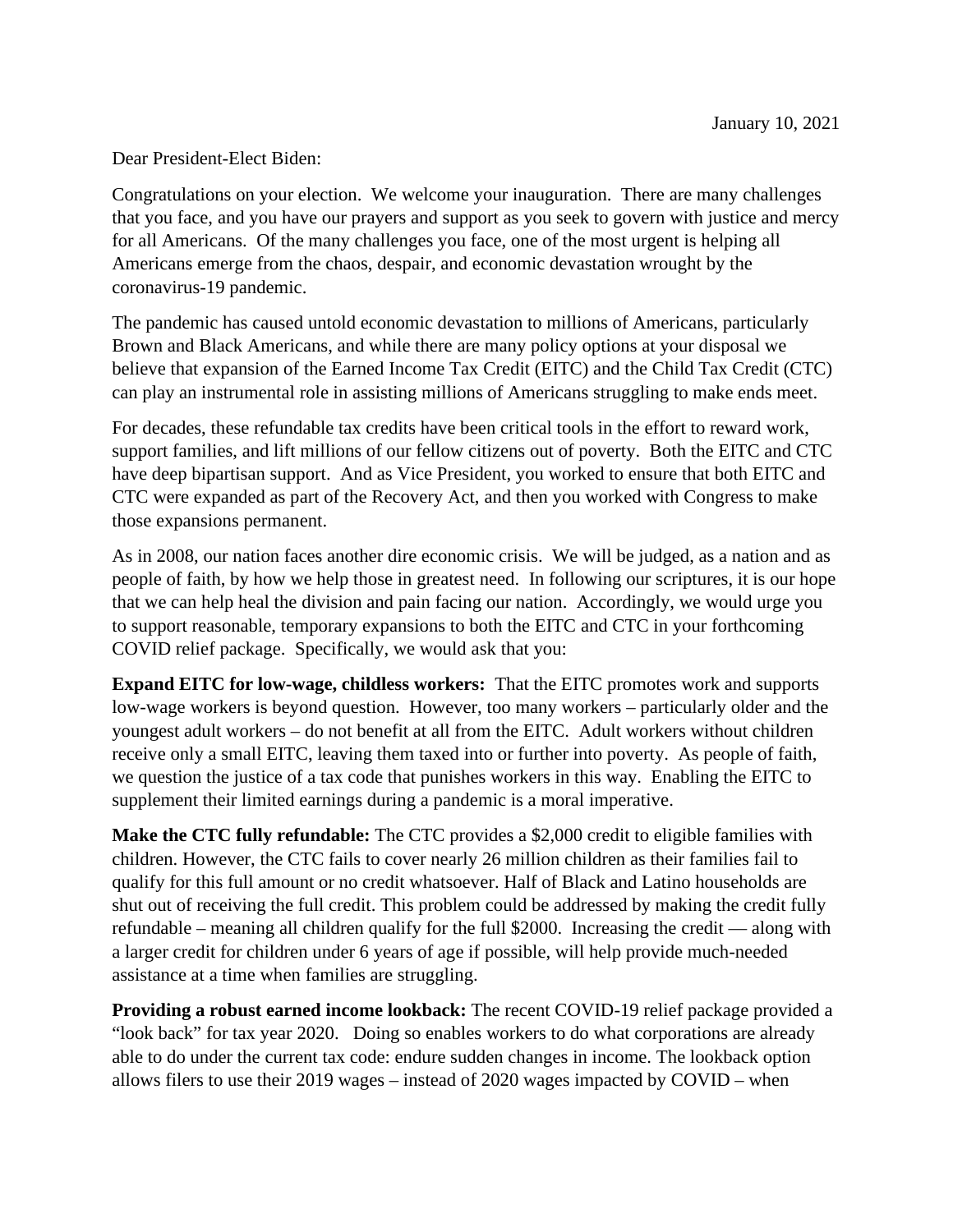calculating their EITC and CTC benefit. Given that 2021 will be tough for workers, another two-year lookback – which covers tax year 2021 – is warranted.

Again, we congratulate you on election, and look forward to working with you to address the many serious challenges which face our nation.

**Rev. Aundreia Alexander, Esq.**, Associate General Secretary for Action and Advocacy, National Council of Churches, USA **John Ashmen**, President, Citygate Network **Rev. David Beckmann**, President Emeritus, Bread for the World **Sr. Simone Campbell**, Executive Director of NETWORK Lobby for Catholic Social Justice **Galen Carey**, Vice President of Government Relations, National Association of Evangelicals **John Carr**, Director, Initiative on Catholic Social Thought and Public Life, Georgetown University **Iva E. Carruthers PhD**, General Secretary, Samuel DeWitt Proctor Conference **Catholic Charities USA Rev. Eugene Cho**, President/CEO, Bread for the World **Church World Service Christian Reformed Church Office of Social Justice Congregation of Our Lady of Charity of the Good Shepherd, U.S. Provinces Rev. Dr. Leslie Copeland-Tune**, Chief Operating Officer, National Council of Churches USA **Disciples Center for Public Witness (Disciples of Christ) The Episcopal Church Franciscan Action Network Rev. Wesley Granberg-Michaelson**, General Secretary Emeritus, Reformed Church in America **Dr. Jeffrey Haggray**, Executive Director, American Baptist Home Mission Societie[s](http://abhms.org/) **Islamic Relief USA Jewish Federations of North America R. Aura Kanegis**, Director of Public Policy and Advocacy, American Friends Service Committee **Walter Kim**, President, National Association of Evangelicals **Jo Anne Lyon**, Founder, World Hope International **Rev. Carlos L. Malavé**, Executive Director, Christian Churches Together